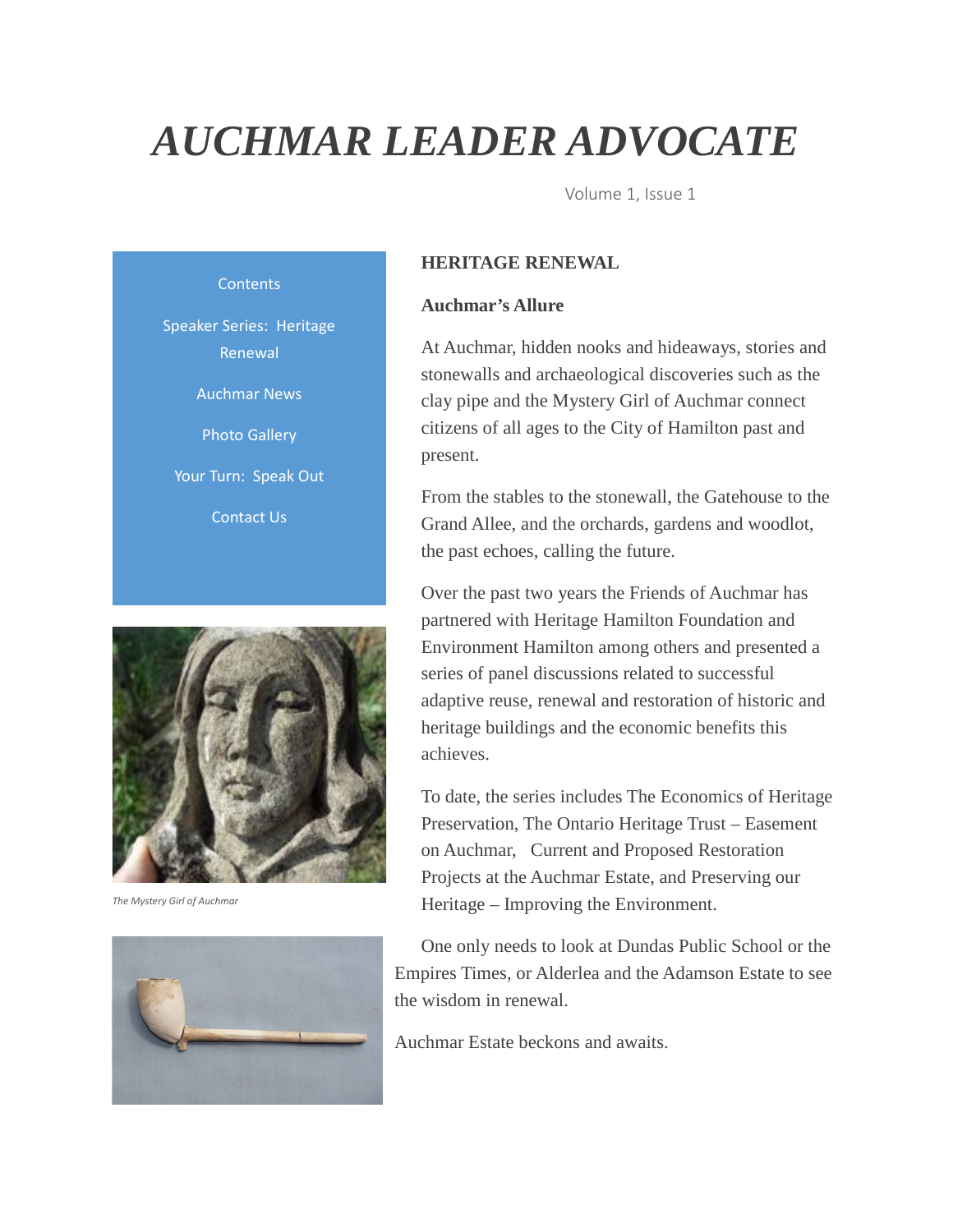

# **AUCHMAR NEWS**

# **Canada 150 Program**

In the spring of 2015, the Canada 150 program was introduced.

The Friends of Auchmar Board had delegation status at the General Issues Committee meeting of June 3.

The Board presented a letter which asked Hamilton City Council to view the Auchmar Estate as a signature priority like Dundurn Castle was a few short decades ago.

The letter encouraged council to secure a portion of this funding for the future restoration of the Auchmar Estate.

### **Auchmar Roundtable**

In June 2015, Councilor Whitehead announced the Auchmar Roundtable discussions for the aim of keeping the Auchmar Estate in public ownership. The initial meeting in June was well attended. Currently, the date of next roundtable has not been set.

# **THE PHOTO GALLERY**

From the archival or new, pick the one you enjoy, the most unique, or the one unseen before. Let us know your favourite at [info@friendsofauchmar.ca](mailto:info@friendsofauchmar.ca)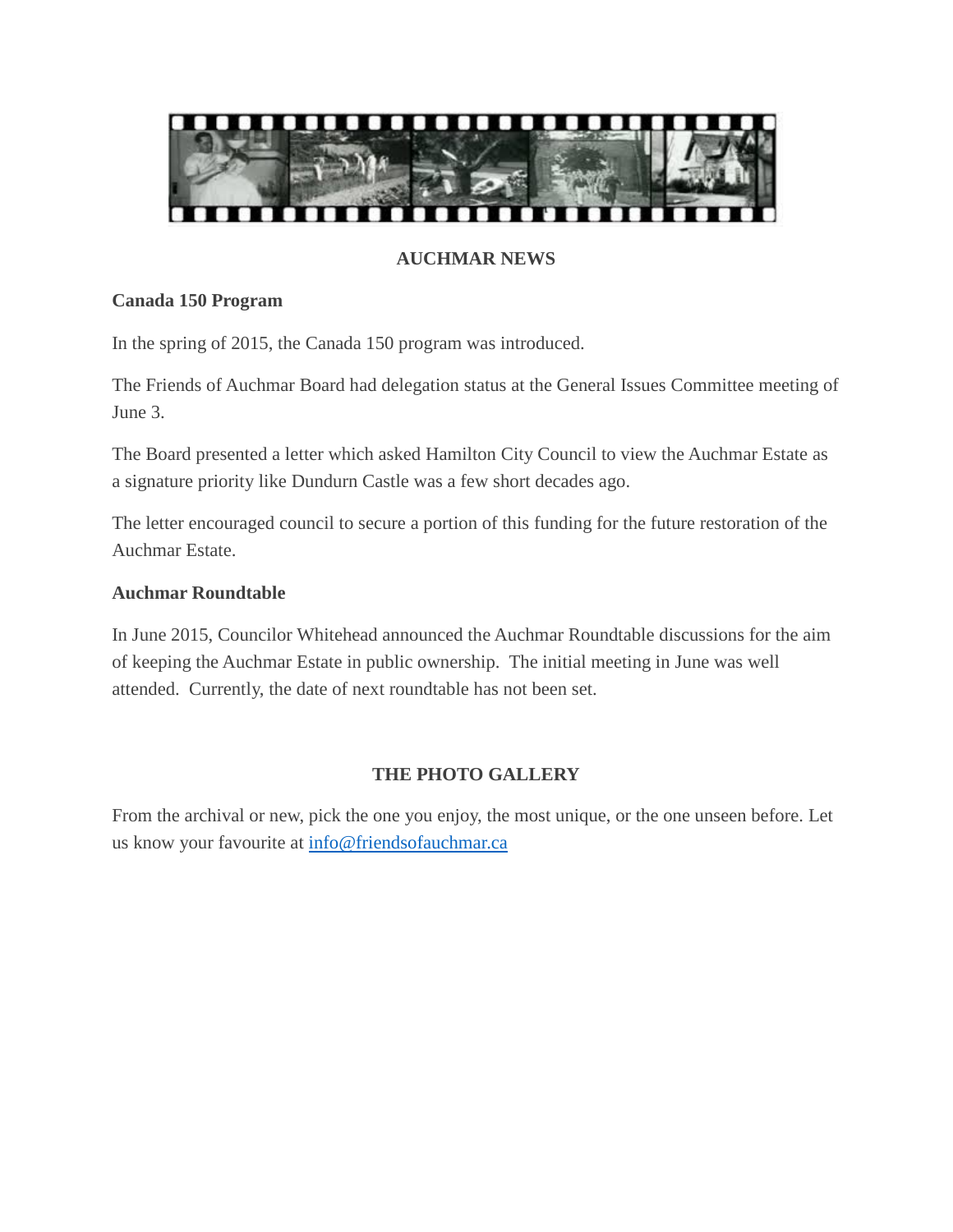

# **YOUR TURN: SPEAK OUT!**

Your opinion matters and counts for the Auchmar Estate. Continued public ownership and the potential use of the estate by citizens near and far is feasible.

To help keep Auchmar in the minds of as many as possible and visible, here are two questions for your consideration.

# *1. What do you want to see the Auchmar Estate used for?*

For any future adaptive re- use, renewal, and restoration, the conversation will eventually turn to securing funding.

# *2. Would you support crowd funding as a way of raising money towards an Auchmar Estate restoration project?*

Have your say at [info@friendsofauchmar.ca](mailto:info@friendsofauchmar.ca)



# **CONTACT US**

If you're looking for more information, have an idea, or wish to join, The Friends of Auchmar can be reached at the following:

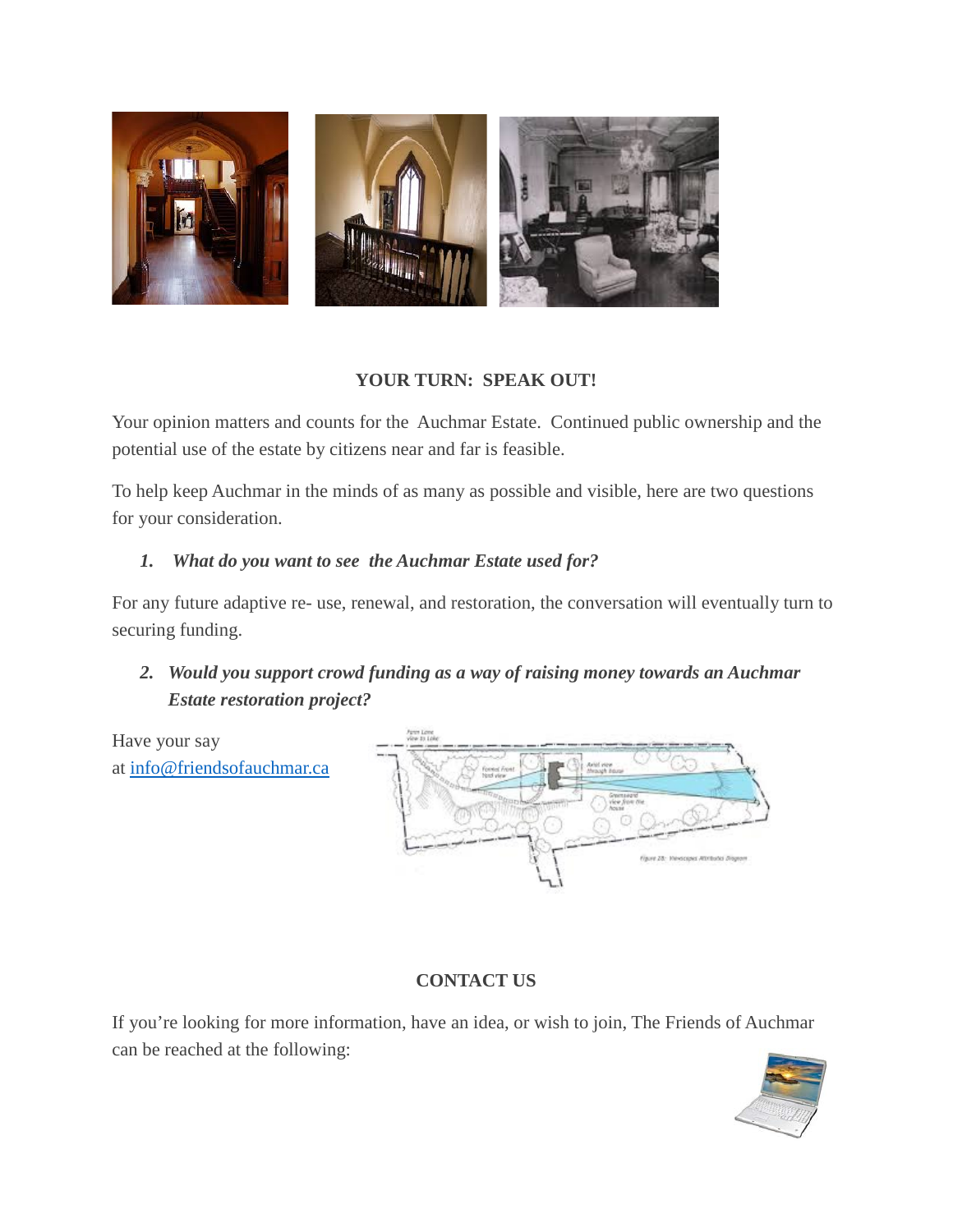Website: [www.friendsofauchmar.ca](http://www.friendsofauchmar.ca/)

Email: [info@friendsofauchmar.ca](mailto:info@friendsofauchmar.ca)

Membership: [membership@friendsofauchmar.ca](mailto:membership@friendsofauchmar.ca)